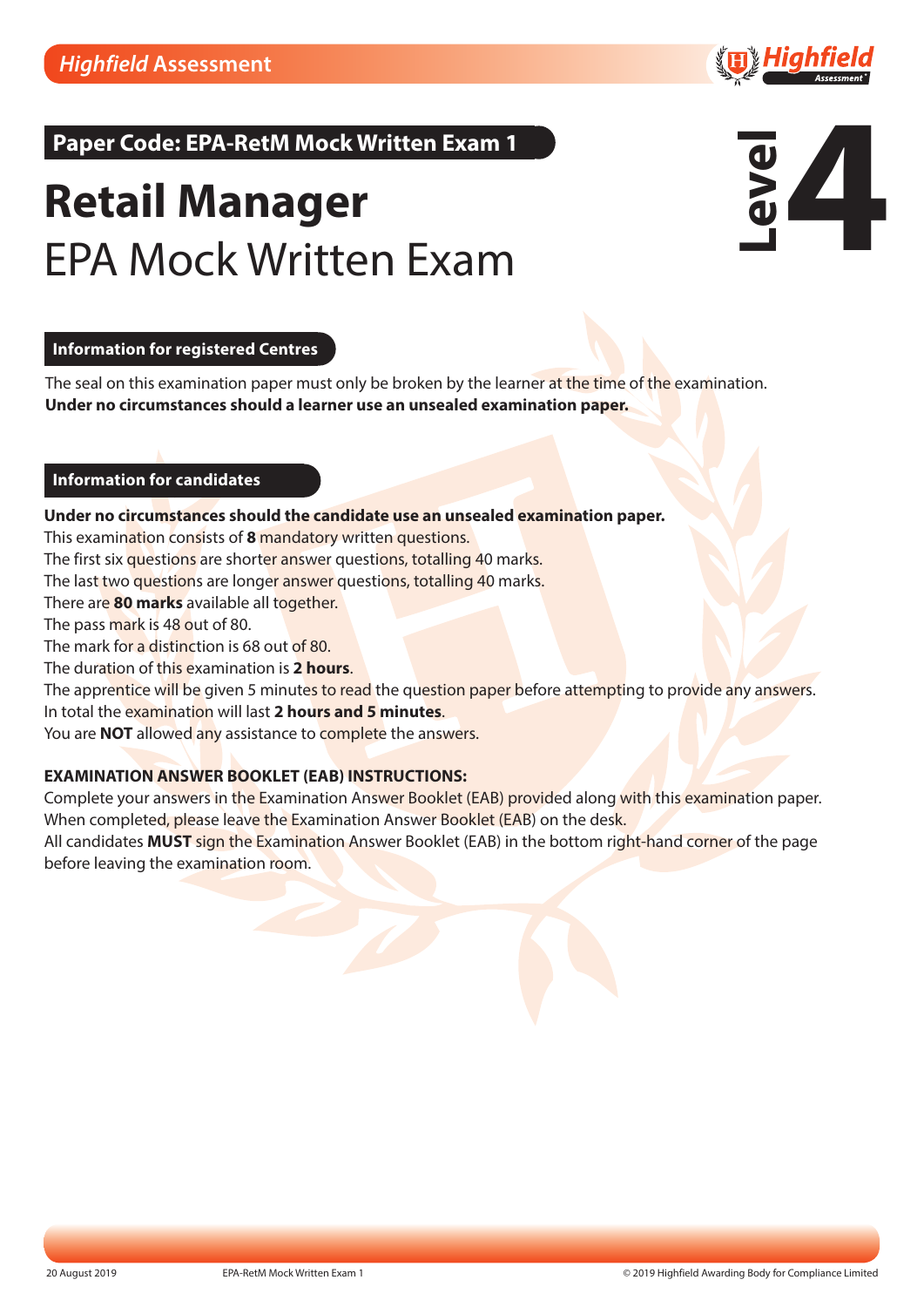

Your company is about to launch a new product in your department, in stores and online. (For this question you may choose a product type/category that you are familiar with and relate your answers to that product).

# **1a**

**1b**

Compare and contrast the benefits for each of these channels. Include one benefit that relates to both channels working together.

*(5 marks)*

*(2 marks)*

Which aspects of the retail calendar should you consider in planning the launch date, with reference to each sales channel and competitor activity?

#### **1c**

The products in your department are at different stages in their product life cycle. Outline the stages of the product life cycle and explain how you would choose which product(s) to discontinue, relating your answer to the product life cycle.

*(2 marks)*

#### **2**

You have recently joined a new national retail company and have been asked to devise a retail calendar covering national and local promotions.

| 2a                                                   |  |  |  |
|------------------------------------------------------|--|--|--|
| Describe how you would complete the retail calendar. |  |  |  |

*(2 marks)*

# **2b**

In addition, you are asked to improve in-store implementation of promotions across your stores in the UK.

A major sales event is planned for the chain. Describe two ways of implementing visual merchandising plans to provide maximum impact.

*(4 marks)*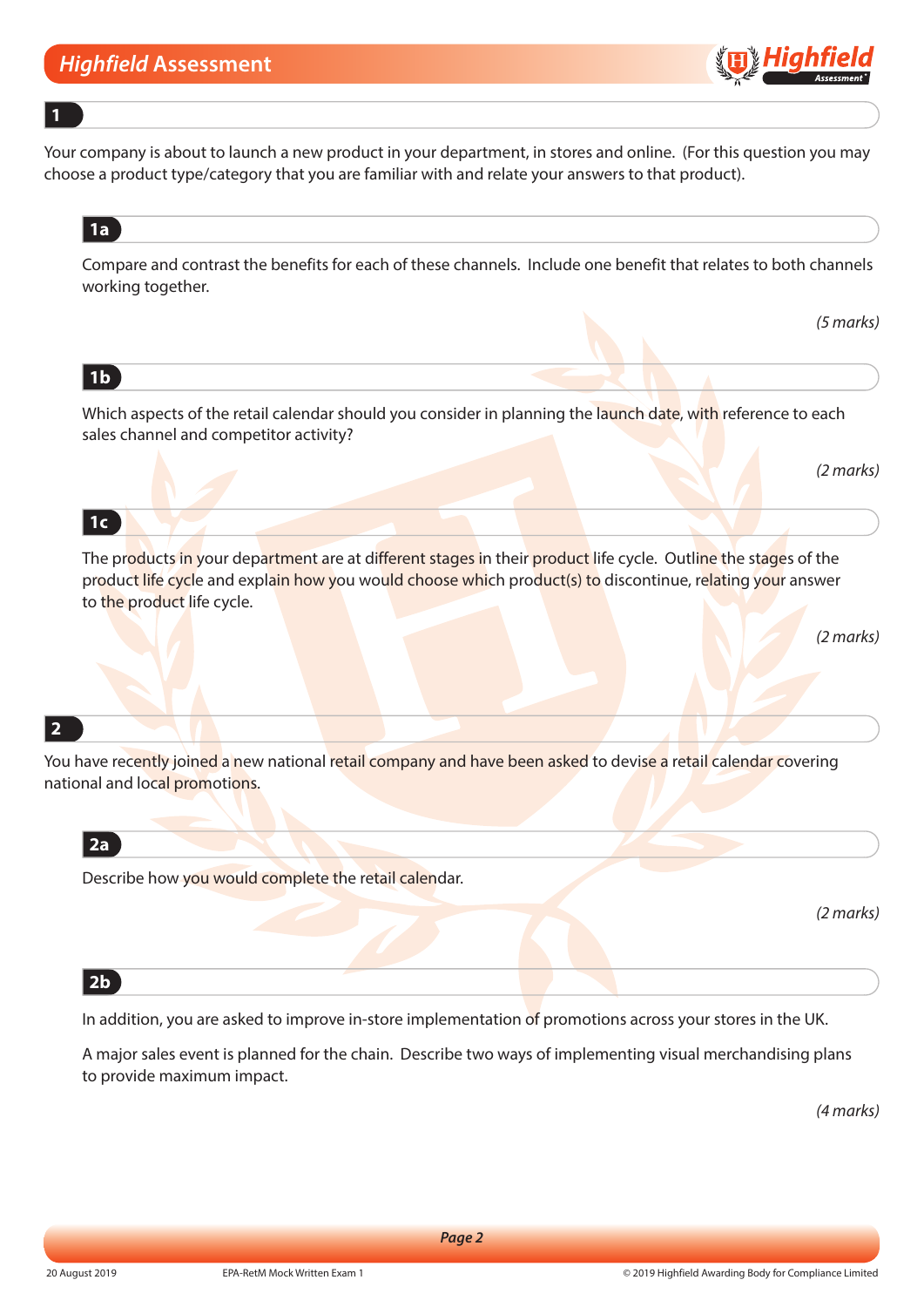

You are the manager of a large department and have been assigned a new Apprentice. As such you need to produce a PDP (personal development plan) that not only meets the needs of the business, getting them up to speed in the department, but also details any developmental requirements that they may require.

# **3a**

Identify three appropriate goals for the apprentice's PDP and the key criteria for measuring progress on each one. Include one goal focussed on developing the 'whole' person to be ready for a full time Sales Associate role in the business.

*(3 marks)* 

# **3b**

Identify three different learning styles and for each, describe a development activity designed to achieve a development goal that may be found in a PDP.

*(3 marks)*

# **4**

You have just joined a new retail company and after reviewing HR (Human Resource) reports you are concerned that the level of staff turnover is high.

#### **4a**

Identify 3 probable causes of the high level of staff turnover, indicating how each might be a factor.

*(3 marks)* 

#### **4b**

You are recruiting new team members. State one legal and two 'best practice' requirements/guidelines that you should follow in order to ensure that the right people are employed and initially supported in their career with your company. For each requirement/guideline, outline its purpose.

*(3 marks)*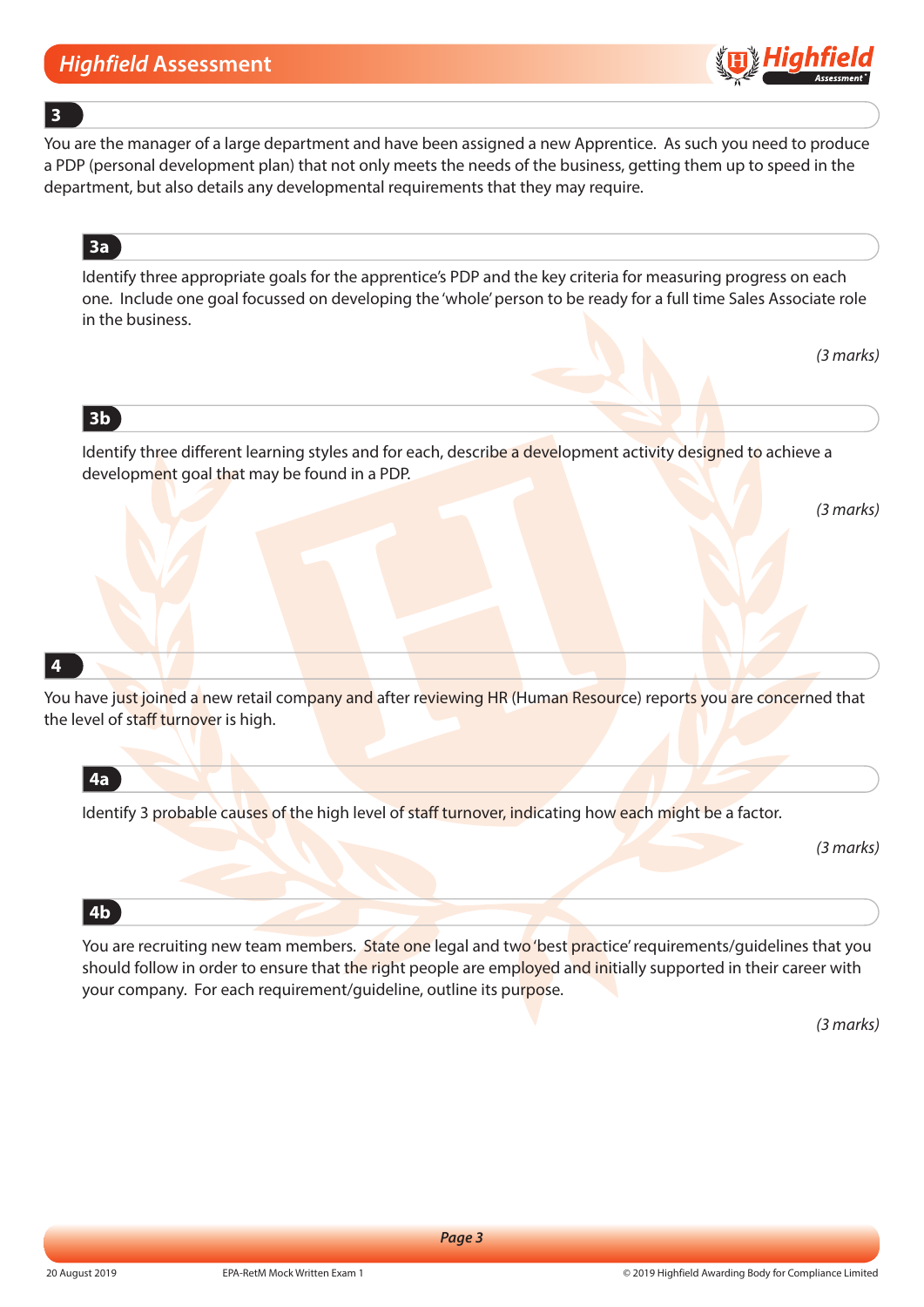

As a manager with a quality retailer one of your responsibilities is to ensure that new members of your team are fully trained, not only in key company rules, but also the legislation that underpins them.

Compare and contrast your company's actual rules with relevant legislation within the following scenarios (for the purpose of this question the item must be goods, not digital content, or services).

### **5a**

A customer returning an item to a store that is confirmed as faulty after 2 months and demanding a refund.

*(4 marks)*

**5b**

Use of customers' data gathered in the company's online summer draw competition for a Christmas mailing list.

*(3 marks)*

#### **6**

You have recently taken over as manager of a new general merchandise store and are keen to maximise sales, especially as time is moving quickly towards the first sales peak of November 5th Bonfire night. To undertake this, you need to liaise and support the Buying/Merchandising team in ensuring that your store has enough of the right type of stock to maximise sales potential.

#### **6a**

Explain three pieces of information/data you would use to assess sales potential this year and to influence the buying and merchandising team to ensure sufficient stock levels for this promotion to maximise sales?

*(3 marks)*

#### **6b**

Is a basic automated stock replenishment system suitable for this promotion? Give reasons for your answer.

*Page 4*

*(3 marks)*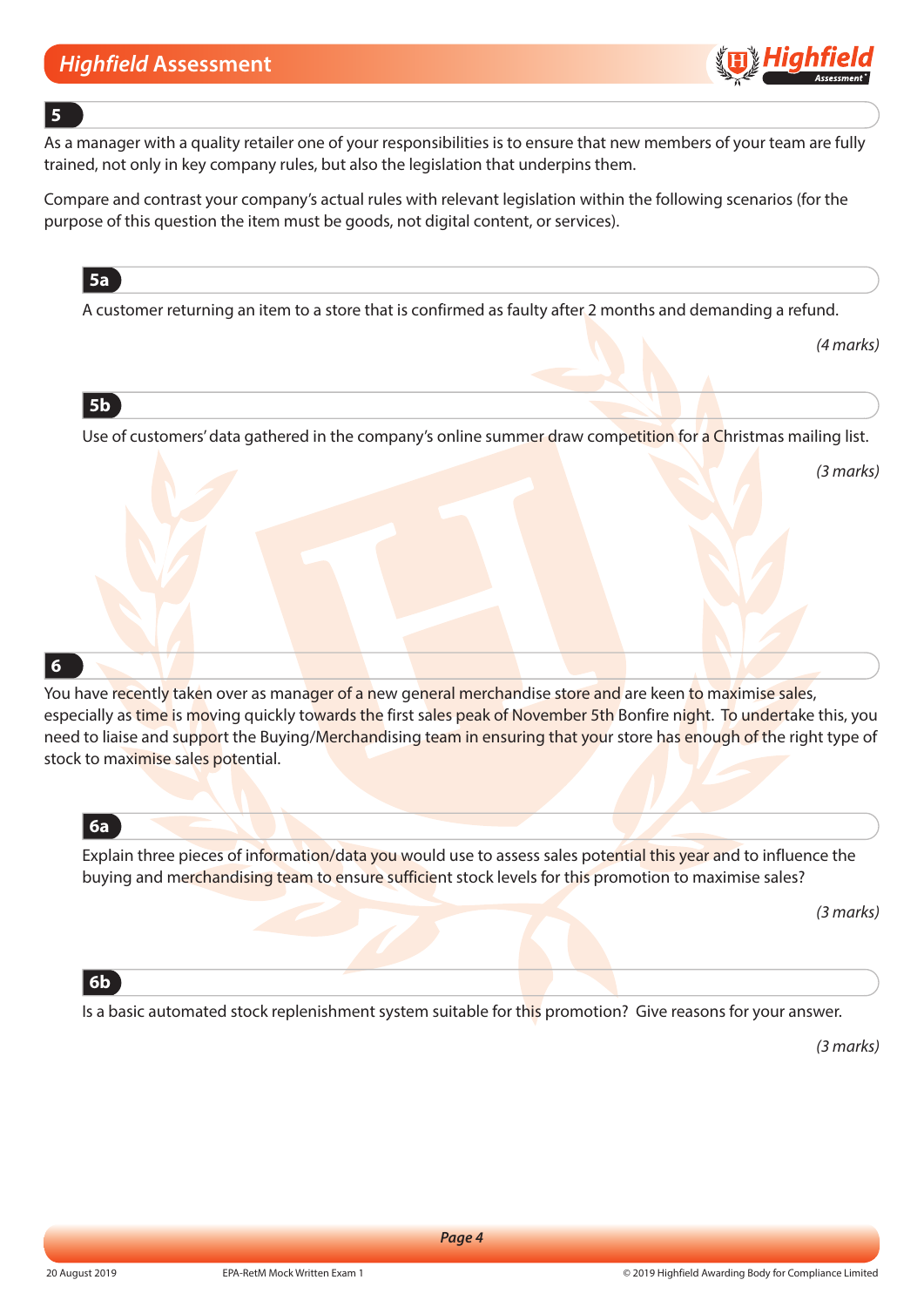

Your manager has asked you to present some financial information to a new group of trainee managers. They would like you to:

# **7a**

Write a description of four financial KPIs (key performance indicators) that your company regularly uses and how two of these KPIs help your business operate commercially.

*(8 marks)*

# **7b**

Explain the difference between the sales figure  $(E)$  and the profit margin  $(\%)$ .

Give an example of how a shop can have a higher monthly sales figure yet be less profitable than a similar shop that takes less money during that month. Give illustrative figures to support your explanation/answer.

*(6 marks)*

# **7c**

Write a description of the key factors involved when preparing next year's sales budget/ plan. Include an explanation of how forecasting is different from budgeting, and the purpose of forecasting.

*Page 5*

 *(6 marks)*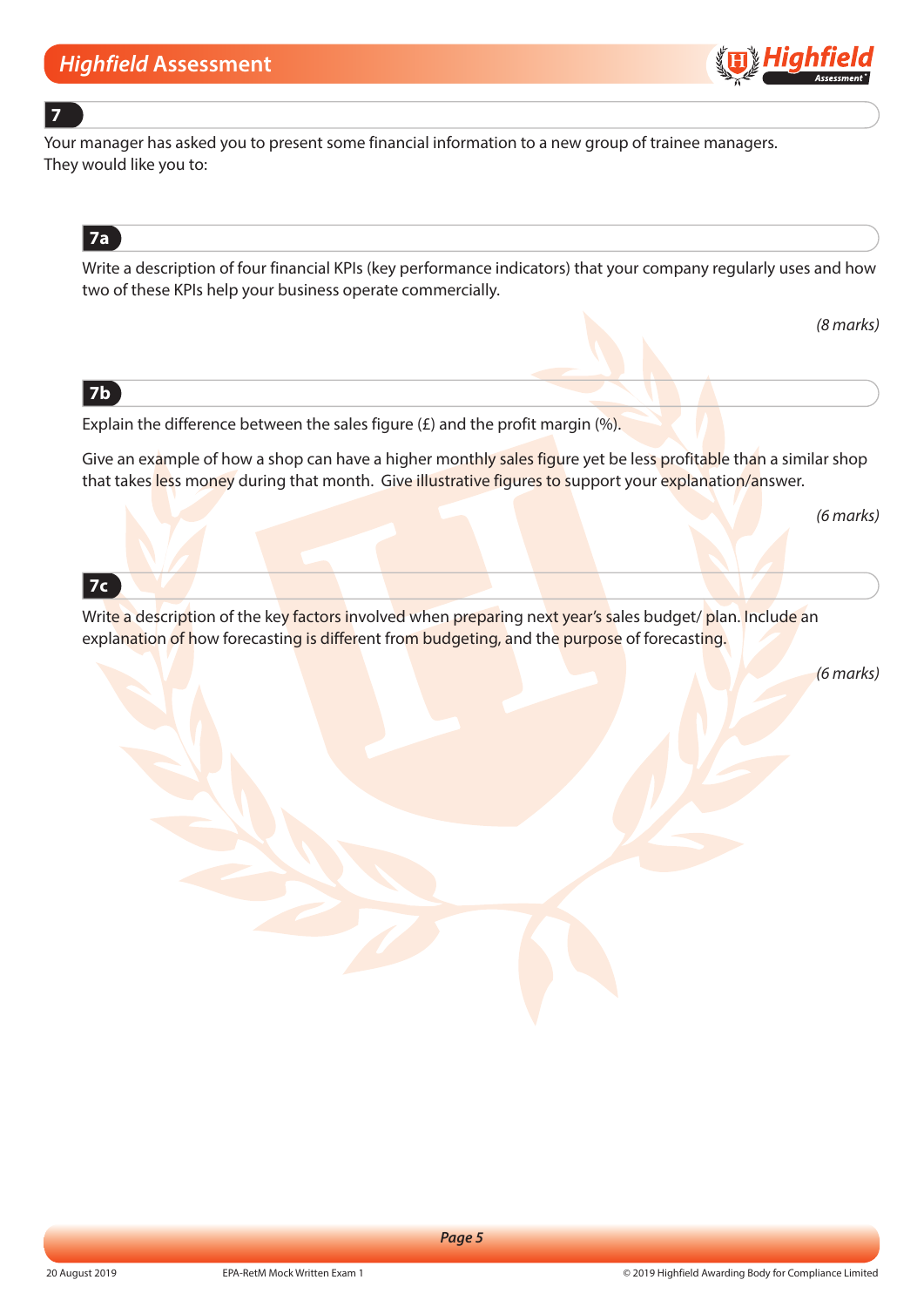

You have been promoted to become the manager of the company's flag ship store and are determined to communicate a good impression, both to the store team and the variety of head office visitors.

# **8a**

You are considering your first communication with the team at the store. Describe the method(s) you would use to introduce yourself, giving reasons for your choices, and identify three key messages you would communicate in order to make your start successful.

*(8 marks)*

# **8b**

You have been advised that the company's new Managing Director (MD) will be coming to your store to formally welcome you and discuss plans for the future. In this meeting, as well as undertaking a walk round the store, they would like to give you half an hour in private to discuss any matters of your choice.

Describe your approach to planning the half hour meeting with the MD, focussing on two types of communication you would use and why you have chosen them. Describe how you would know whether it had been a successful meeting.

*(6 marks)*

#### **8c**

Your natural leadership style is a coaching and people-oriented style.

You have been advised by Head Office that the store has an extremely serious stock loss problem. The issue is compounded by the last security audit highlighting lack of staff awareness of correct stock control procedures and you are required to take immediate remedial action.

Describe how your leadership style will be of benefit when dealing with this issue. Describe two aspects of another leadership style that you could adopt, identifying what benefits they bring when dealing with this specific issue.

 *(6 marks)*

 $END$  OF TEST --

*Page 6*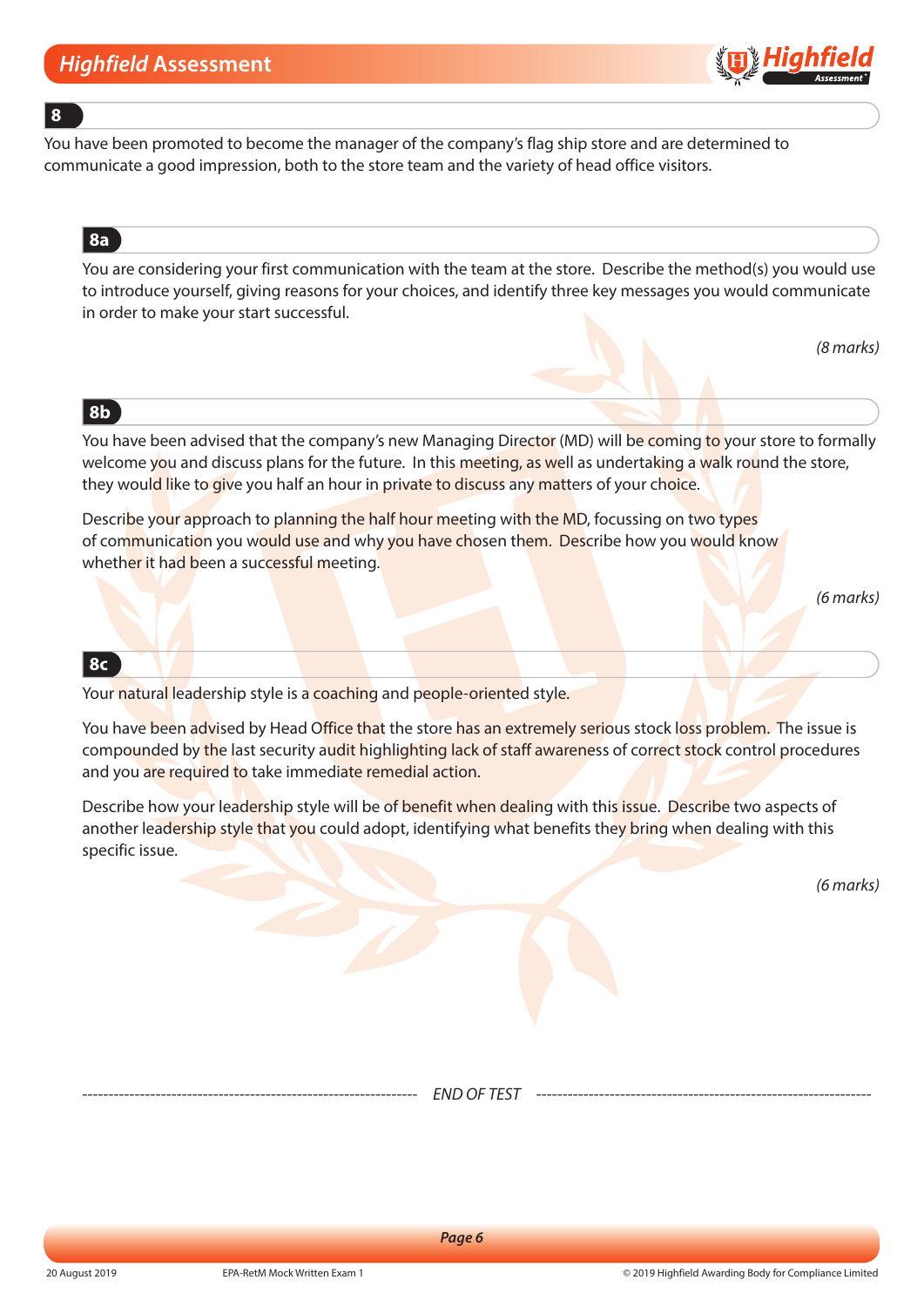



*Page 7*